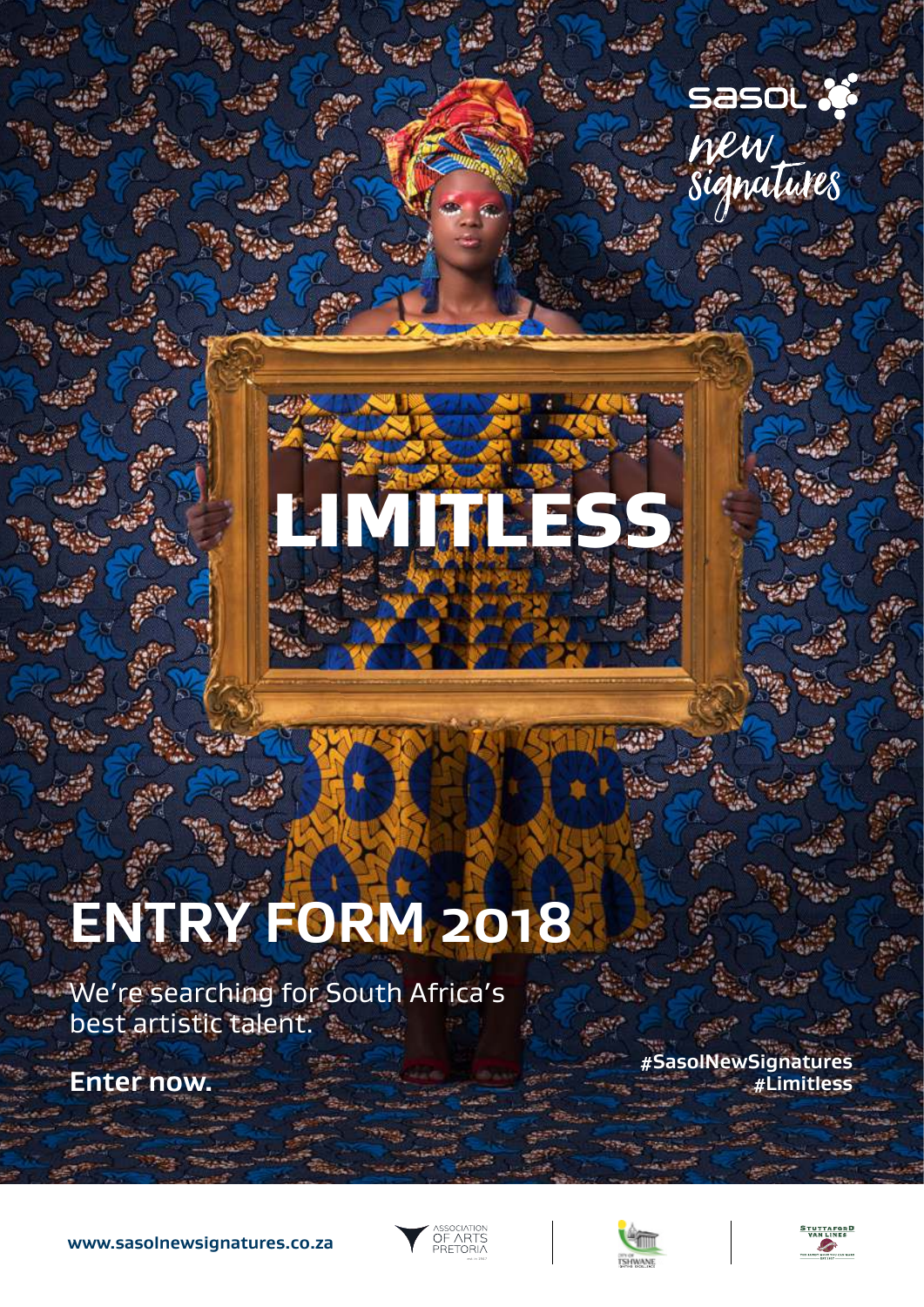# **CALL FOR ENTRIES**

Entries for the 2018 Sasol New Signatures Art Competition are now open!

Art as a metaphor for life is a deeply embedded idea in the collective cultural consciousness. Not only is art a representation of contemporary culture, it is a comment on an ever-evolving postmodern society, and in this respect the Sasol New Signatures Art Competition seeks to support and uncover current and future artistic values and trends. The scope of an artist's influence is often equivalent to their willingness to challenge the limits of current thinking in artistic practices. In an industry where creativity and innovation are highly valued, the Sasol New Signatures Art Competition plays an instrumental role by encouraging emerging artists to strive for a limitless approach to contemporary art.

Transcend the limits of your artistic reach and enter the 2018 Sasol New Signatures Art Competition. This annual competition is open to all South African artists who are 18 years and older who have not yet held a solo exhibition (a solo exhibition entails a body of work of at least 20 works exhibited in a commercial gallery). Artists who have held a solo exhibition for academic purposes, i.e. a Masters Degree exhibition, are allowed to enter. Artists are able to submit artworks in all artistic mediums including photography, performance art, video and installations.

Information Sessions will be held at venues around the country from mid-April followed by Feedback Sessions at the various selection points after the regional judging.

How limitless is your artistic reach? Enter the competition now!

#### **Prizes**

**First prize:** R100 000 and an opportunity of a solo exhibition at the Pretoria Art Museum (Terms and Conditions apply). **Runner-up:** R25 000

**Five Merit awards:** R10 000 each

#### **Conditions of entry**

Entrants are to take careful note of the following conditions. Non-compliance will result in disqualification.

#### **Who may enter?**

- 1. Emerging artists who are 18 years or older who have not yet held a \*solo exhibition, except for academic purposes (\*solo exhibition: a body of work of at least 20 works in a commercial gallery).
- 2. Only artists who are permanent residents in South Africa may participate in the competition.
- 3. All entries must be accompanied by the following documentation: • A completed and signed entry form
	- A copy of Identity Document or Permit of Permanent Residence
	- Colour photograph of the work (for reference only)
	- Biography of no longer than 250 words
	- Conceptual statement/synopsis of no longer than 250 words that outlines the central idea of the work
	- Assembly, maintenance and disassembling instructions (if applicable)

#### **Which works may be entered?**

- 4. An artist may enter a maximum of two works.
- 5. All works should be the original artistic creation of the participating artist and their making may not constitute an infringement of copyright.
- 6. The artist must be the owner of the copyright in the works and be able to grant to the organisers the rights set out in clause 7 below.
- 7. The artist must grant to the organisers the non-exclusive right to make reproductions of the artworks in any manner or form, royalty free, for marketing, promotional, educational and academic purposes and for purposes of exhibiting the artworks.
- 8. Works may be produced and submitted as collaborative works by a maximum of two artists. It is the responsibility of the creators of the work to nominate one representative on the entry form. Both artists must supply a copy of their Identity Documents or Permit of Permanent Residence, and biographies.
- 9. A single work with all its components may not exceed 250cm x 250cm x 250cm. Refer to clause 19 on the entry form for details regarding weight.
- 10. Entries in any medium may be entered. The use of hazardous and flammable products is however, not allowed. Please refer to clause 11 below.
- 11. In accordance with international museum regulations, works may not be dangerous or potentially dangerous, nor shall they be of a nature that may cause injury or damage to persons or property.
- 12. Works must be of such a nature that they can be easily packaged, transported and exhibited. The selection panel and/or organisers reserve the right to refuse works that are difficult to hang, install or handle. 13. Performance art may be entered.
- 
- 13.1 The artist must submit a completed entry form accompanied by a video recording of the performance and a detailed written proposal clearly outlining the concept of the performance.
- 13.2 The proposal must include a floor plan with measurements, equipment used, duration, number of persons involved, illustrations, etc.
- 13.3 The proposal must be delivered, couriered or emailed to the Association of Arts Pretoria before **Friday, 22 June 2018.**
- 13.4 The artist will be required to do the performance for regional selection at a collection point. The date and time of the performance will be arranged with the artist by the organisers. If the entry is accepted for the Sasol New Signatures exhibition, the artist must enter into a contract with the organisers. Breach of contract by the artist before or during the exhibition, will result in the artist being barred from entering future Sasol New Signatures Art Competitions.
	- Email: artspta@mweb.co.za

 Physical address: Association of Arts Pretoria, 173 Mackie Street, Nieuw Muckleneuk, Pretoria.

14. Installations may be entered by means of a detailed photographic proposal. Proposals for installations must be accompanied by a completed entry form, a detailed floor plan with measurements, images (from all angles), illustrations, etc.

#### **Preparation of works**

- 15. Incomplete works will not be accepted.
- 16. The artist's name, address and telephone number, and the title, medium and proposed selling price of the work must be clearly written on the back of a two-dimensional work or on the base of a three-dimensional work. The top end of the work must be indicated by an arrow to avoid uncertainty and errors.
- 17. Only the Pretoria Art Museum's official rod system may be used to hang works.
- 18. All works for hanging must be properly framed or stretched on a sturdy stretcher frame.
	- 18.1 Works on paper must be properly mounted and framed.
	- 18.2 Paintings and works on paper must be supplied with two 10mm screw eyes and hanging wire. These must be attached to the vertical sides at about a quarter of the full length from the top of the work.
	- 18.3 Original block mounted works will be accepted only if the screws and hanging wire are attached.
	- 18.4 Unframed works will not be accepted unless full instructions and all materials are supplied.
	- 18.5 If works are of such a nature that they do not require framing, full mounting instructions must be supplied.
	- 18.6 Tapestries, quilts, etc. must be supplied with a strong rod or slat sewn to the work.
- 19. The weight of a work hanging on a wall may not exceed 30kg. Should such a work consist of several parts, the total weight is limited to 30kg. A work hanging from the roof may not weigh more than 10kg. Should such a work consist of several parts, the total weight is limited to 10kg per square metre. The weight of a work standing on the floor may not exceed 100kg. Should such a work consist of several parts, the total weight per piece is limited to 75kg. The weight of a work standing on a plinth supplied by the organisers may not exceed 30kg.
- 20. Works comprising of several parts must be accompanied by clear assembly instructions and a photograph of the installed work. Artists are advised to indicate the order of display of such works on the back of two-dimensional or onto the base of three-dimensional works. The artist must be available to assist should this be necessary.
- 21. The artist is responsible for maintaining his/her work during the exhibition, if required. Detailed instructions must be supplied.
- 22. Electronic devices must be in good working condition. Electronic devices that are not in working condition will be removed from the exhibition. Detailed instructions must be supplied. The organisers accept no responsibility for faulty equipment.
- 23. Delicate or fragile works must be clearly indicated as such. It is the artist's responsibility to pack and crate the work for transportation purposes and to install the work for final selection and the exhibition. Detailed instructions must be supplied.
- 24. Sculptures must stand firmly and be stable.
- Videos/DVDs must be no longer than five minutes (300 seconds).
- 26. Should a Video/DVD form part of an installation, the artist is responsible for providing the required screening equipment, i.e. electrical plugs, extension cords, television monitors, Video/DVD players, computers, etc. Detailed instructions must be supplied.
- 27. Screening equipment for Videos/DVDs for **preliminary selection** at the collection point must be supplied by the artist. Artists must provide technical equipment (i.e. electrical plugs, extension cords, television monitors, Video/DVD players, computers, etc) if this is required for the works. Detailed instructions must be supplied.
- 28. The organisers will supply one DVD player and screen on which all **selected videos or DVDs** will be shown during the **final exhibition** in Pretoria. The material will be loaded onto one disc for sequential showing on a screen.
- 29. If images of anyone under 18 are submitted, the artist must obtain the written consent of that child's parent or quardian. Written consent must also be obtained from any individuals aged 18 or over who are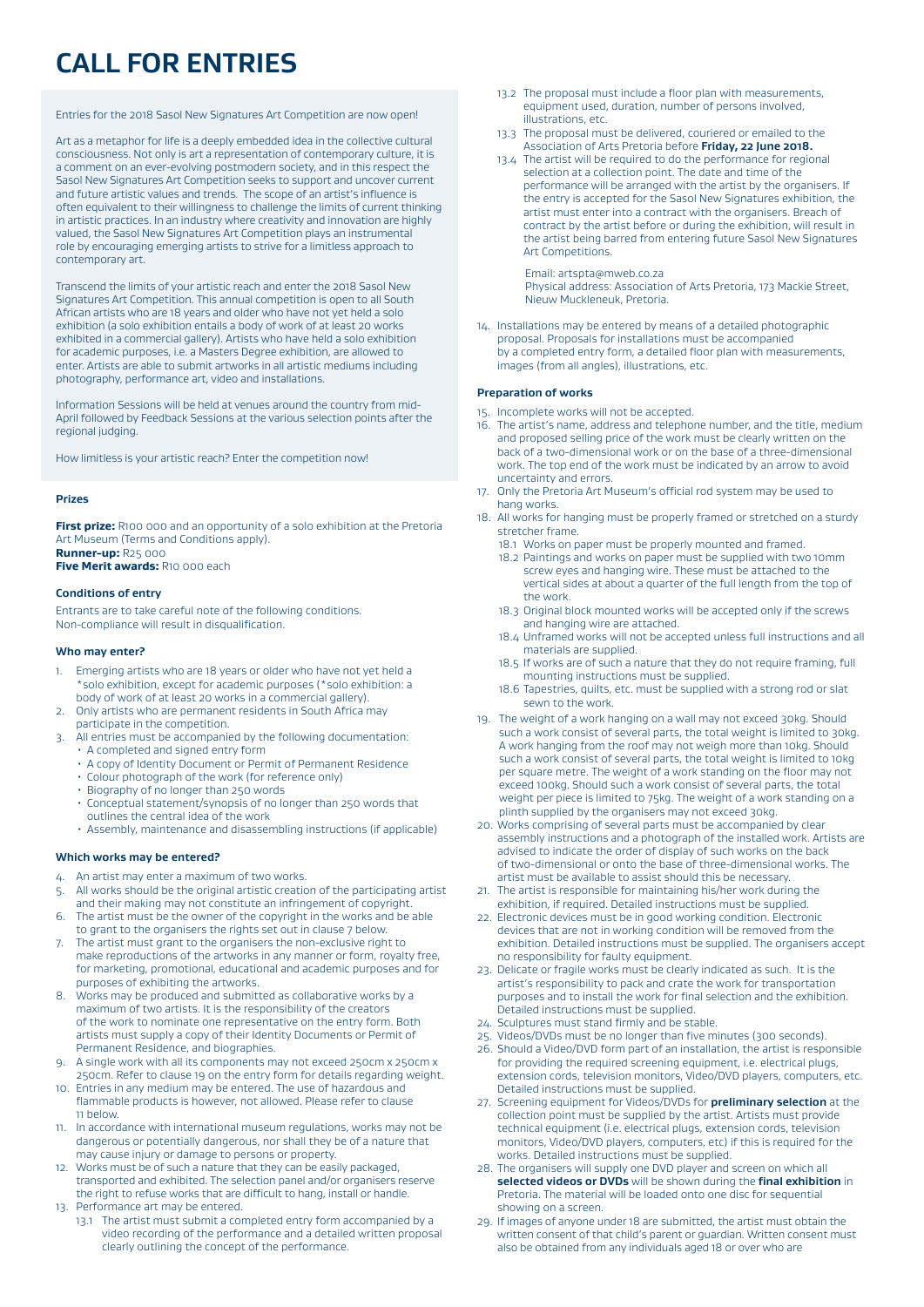identifiable in an image. It is the artist's responsibility to ensure that the necessary consent has been obtained. A model release is provided in the entry form for this purpose and must be submitted with the competition entry.

- 30. The works must be for sale and may be purchased on the opening night of the exhibition only after Sasol has exercised its option to purchase.
- 31. Works must be no older than one year (completed after 29 June 2017) and **may not** have been entered into any other art competitions.
- 32. Selected works must be available for exhibition and promotional purposes until 31 December 2018.

 The top 7 works (winner, runner-up and 5 merits) must be available for exhibition and promotional purposes for at least 12 months.

### **Collection Points**

- 33. Entries must be submitted to one of the following collection points on **Monday, 2 July 2018** and **Tuesday, 3 July 2018**. No entries will be received before or after these dates, or outside the hours of 10h00 and 16h00.
- **Bloemfontein**

 Oliewenhuis Art Museum, 16 Harry Smith Street, Bloemfontein Tel: 051 447 9609

**• Cape Town**

 WHOW Studios, 2 Ixia Street, Durbanville, Cape Town Tel: 021 976 6784

**• Durban**

 KZNSA Gallery, 166 Bulwer Road, Glenwood, Durban Tel: 031 277 1705

#### **• East London**

 Ann Bryant Art Gallery, 9 St Mark Road, Southernwood, East London Tel: 043 722 4044

#### **• Johannesburg**

 Sasol Place, 50 Katherine Street, Sandton, Johannesburg Tel: 010 344 5341

**• Polokwane**

 The Polokwane Art Museum, Library Gardens, corner Grobler & Hans van Rensburg Street, Polokwane Tel: 015 290 2579/8

#### **• Port Elizabeth**

NMMU Bird Street Gallery, 20 Bird Street, Central, Port Elizabeth Tel: 041 504 3293

#### **• Pretoria**

 Pretoria Art Museum, corner Francis Baard (previously Schoeman) and Wessels Streets, Arcadia Park, Pretoria Tel: 012 358 6750

34. The collection point does not phone an artist to inform him/her on the outcome of the selection. The artist must go to the collection point where the work was submitted to enquire whether the submission was selected or not. This must be done on the date specified for each collection venue – refer to clause 35.

**Feedback Sessions:** Entrants are strongly advised to attend the Feedback Sessions. The National Chairperson will be at the collection point after the selection process to give general feedback as to why certain entered works were accepted and others rejected. Please note that the Chairperson will offer a general overview in this regard and not give individual feedback or enter into personal discussion with entrants.

#### **35. Collection Points: Feedback Sessions and Collection Dates**

**Johannesburg - Wednesday, 4 July 2018, 13h30** Sasol Place, 50 Katherine Street, Sandton, Johannesburg

#### **Bloemfontein - Thursday, 5 July 2018, 13h30**

Oliewenhuis Art Museum, 16 Harry Smith Street, Bloemfontein

#### **Durban - Friday, 6 July 2018, 13h30**

KZNSA Gallery, 166 Bulwer Road, Glenwood, Durban

**Cape Town - Monday, 9 July 2018, 13h30** 

WHOW Studios, 2 Ixia Street, Durbanville, Cape Town

### **Port Elizabeth - Tuesday, 10 July 2018, 13h30**

Quad Gallery, Nelson Mandela Metropolitan University, School of Music, Art & Design, Faculty of Arts, North Campus, Summerstrand, University Way, Port Elizabeth

#### **East London - Wednesday, 11 July 2018, 13h30**

Ann Bryant Art Gallery, 9 St Mark Road, Southernwood, East London

#### **Polokwane - Thursday, 12 July 2018, 12h00**

The Polokwane Art Museum, Library Gardens, corner Grobler & Hans van Rensburg Street, Polokwane

#### **Pretoria - Friday, 13 July 2018, 13h30**

Pretoria Art Museum, corner Francis Baard (Schoeman) and Wessels Streets, Arcadia Park, Pretoria

#### **Please note:** Works not collected on the above dates will be disposed of if alternative arrangements have not been made with the collection point or organisers.

- 36. Stuttaford Van Lines, our packaging and transportation partner, will transport the works that were selected in Bloemfontein, Cape Town, Durban, East London, Johannesburg, Polokwane and Port Elizabeth to the Pretoria Art Museum. Delicate or fragile works must be clearly indicated as such and it is the artist's responsibility to pack and crate the work. Detailed packing and unpacking instructions must be supplied.
- 37. Final selection takes place on Wednesday, 8 August 2018.
- 38. Artists who entered their works in Johannesburg and Pretoria must collect their works from the Pretoria Art Museum on Tuesday, 9 October 2018 between 10h00 and 16h00.
- 39. Works from Bloemfontein, Cape Town, Durban, East London, Polokwane and Port Elizabeth can be collected from the collection point where it was submitted. The Association of Arts Pretoria will notify artists from these regions upon when the works can be collected from the collection point where it was submitted.

#### **Selected works – Documentation to be supplied by the artist**

40. Artists whose works were selected must email the following

## documentation to the Association of Arts Pretoria

- **(artspta@mweb.co.za)** before **Wednesday, 18 July 2018:** • Colour photograph of the work (for reference purposes only) – JPG attachment
- Biography Maximum 250 words Word attachment (not PDF please) • Conceptual Statement/Synopsis - Maximum 250 words – Word
- attachment (not PDF please) • Assembly, maintenance and disassembly instructions (if applicable) – Word or PDF attachment

#### **Selected works and the printed catalogue - Applicable for digital entries**

41. Selected works will be photographed for the production of a printed catalogue.

 If an artist entered a digital photograph or print he/she will be responsible for supplying an image of the work in JPEG format. In the event of a video entry the artist will be responsible for supplying three stills in JPEG format. The digital file must be print quality (600 DPI) and proportioned in dimension and output to A4 size. The digital file size must be at least 2MB, and no larger than 10MB.

Photographs must be emailed to **artspta@mweb.co.za**, supplied on a memory stick/disc, or sent via Dropbox/We Transfer.

#### **Risk**

- 42. Although works will receive professional care and the usual and reasonable safety precautions will apply, the organisers take no responsibility for damage or loss to works that were not collected on the specified dates or for delicate and/or fragile works for which special crating was not supplied by the artist.
- 43. Maximum insurance cover of R3 000 applies.
- 44. Artists may arrange for insurance of their works themselves.

#### **Selection and winning choices**

The Sasol New Signatures Art Competition is judged in two rounds.

- 45. The first round is conducted at the respective regional collection points. The regional committees select a total of approximately 100 works for exhibition at the Pretoria Art Museum. The committees comprise the National Chairperson of the competition, and three judges. Works that are not suitable are eliminated, including those that do not comply with entry requirements, show inadequate craftsmanship, or are not ready for exhibition.
- 46. The final round of judging takes place at the Pretoria Art Museum once the exhibition, which includes all the regionally selected works, has been curated. The final selection panel, comprising six judges, chooses the winners. Works are judged individually, based on the concept, use of material, quality of craftsmanship, and skill demonstrated.
- 47. The judges' decision is final and no correspondence with the organisers/ judges will be entered into.
- 48. It is in the sole and final discretion of the organisers/judges to cancel any entry on the grounds of illegality, infringement of any third party rights, or a transgression of the constitutional right of freedom of expression.

## **General**

49. The exhibition takes place at the Pretoria Art Museum from Thursday, 30 August 2018 to Sunday, 7 October 2018.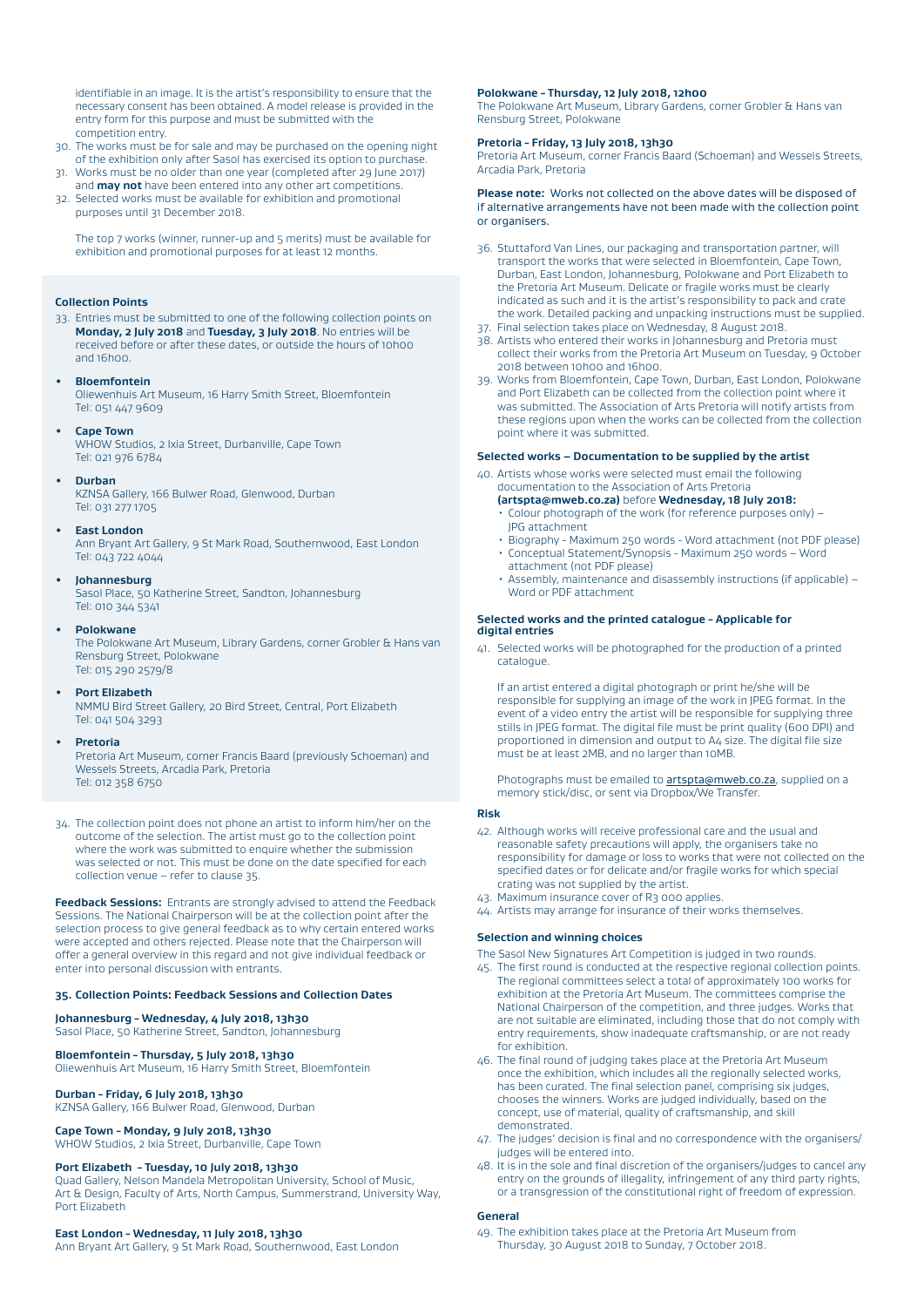# **ENTRY FORM**



| NB: If the work was created by two artists (collaboration), please indicate the name of the nominated representative (refer to clause 8 of the<br>conditions of entry) |  |
|------------------------------------------------------------------------------------------------------------------------------------------------------------------------|--|
|                                                                                                                                                                        |  |
|                                                                                                                                                                        |  |
|                                                                                                                                                                        |  |
|                                                                                                                                                                        |  |
|                                                                                                                                                                        |  |
|                                                                                                                                                                        |  |
|                                                                                                                                                                        |  |
| (A copy of an Identity Document/s or Permit of Permanent Residence must be attached to this entry form)                                                                |  |
|                                                                                                                                                                        |  |
| Are you currently a student? <b>YES</b><br>NO II                                                                                                                       |  |
|                                                                                                                                                                        |  |
| (A short biography of the artist of approximately 250 words must be attached to this entry form)                                                                       |  |
| YES  <br><b>NO</b><br>Did you attend an Information Session?                                                                                                           |  |
|                                                                                                                                                                        |  |
| Details of 2nd artist (only applicable for collaborative entries)                                                                                                      |  |
|                                                                                                                                                                        |  |
|                                                                                                                                                                        |  |
|                                                                                                                                                                        |  |
|                                                                                                                                                                        |  |
| Postal address.                                                                                                                                                        |  |
|                                                                                                                                                                        |  |
|                                                                                                                                                                        |  |
|                                                                                                                                                                        |  |
|                                                                                                                                                                        |  |
| (A copy of an Identity Document/s or Permit of Permanent Residence must be attached to this entry form)                                                                |  |
|                                                                                                                                                                        |  |
|                                                                                                                                                                        |  |
| NO <sub>1</sub><br>Are you currently a student? <b>YES</b>                                                                                                             |  |
|                                                                                                                                                                        |  |
|                                                                                                                                                                        |  |
| (A short biography of the artist of approximately 250 words must be attached to this entry form)                                                                       |  |
| Did you attend an Information Session? YES<br><b>NO</b>                                                                                                                |  |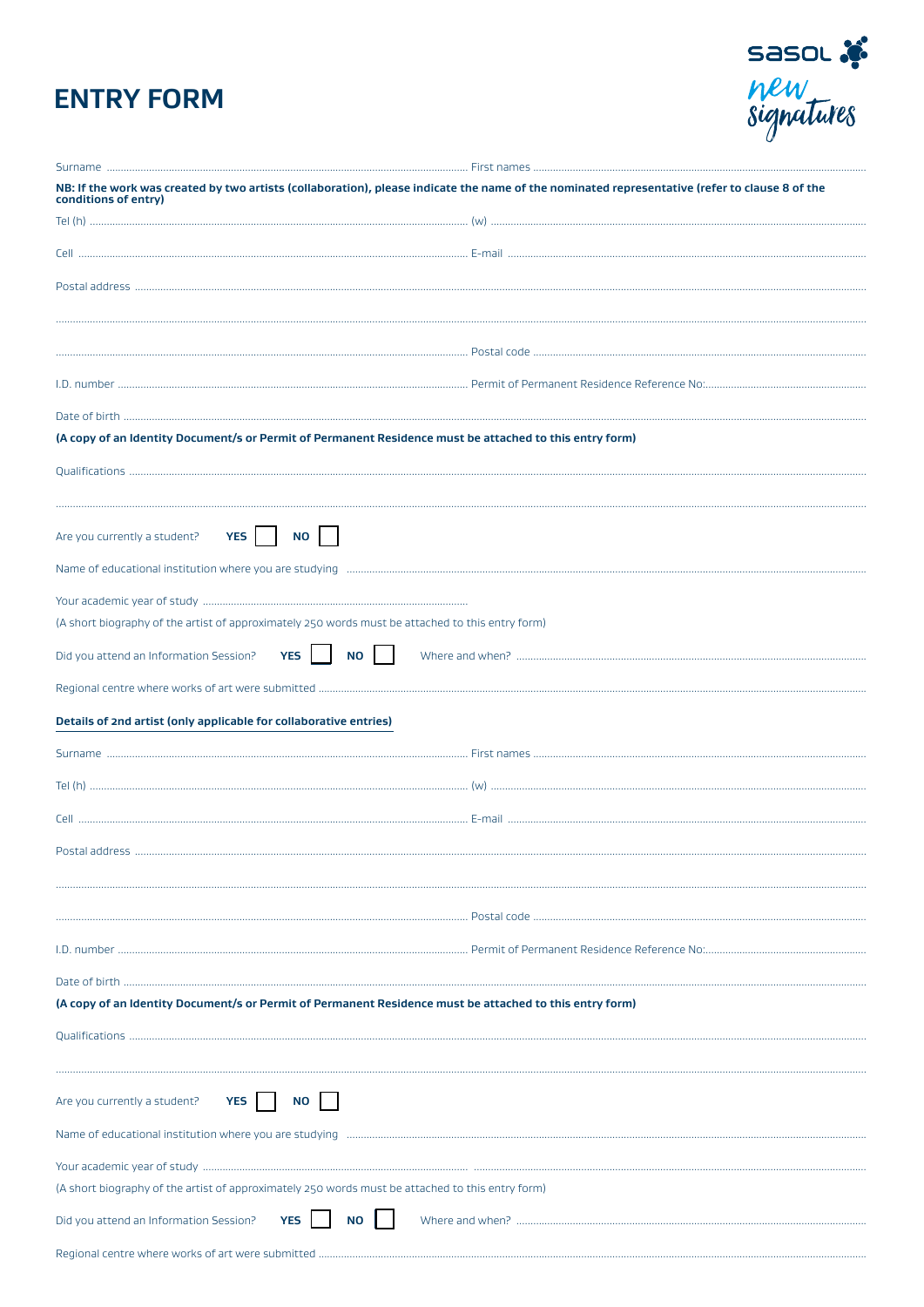#### **Indemnity**

Sasol Limited and its affiliates, subsidiaries, agents, contractors, directors, employees and representatives ("the parties") shall not in any way be responsible for any injury, damage or loss to the artist or his/her work or other property ("the work") resulting from participation in this competition, and the display, exhibition, storing, use or handling of the art work ("participation").

The artist shall assume sole liability for injuries, including personal injuries and/or damage to the work caused by participation. The artist hereby indemnifies the parties against any claim by a third party for any injury, damage or loss to the artist or the work resulting from participation.

The artist waives any claim against the Association of Arts Pretoria, the Pretoria Art Museum, the City of Tshwane, Stuttaford Van Lines and Sasol Limited, due to any loss and/or damage which may be caused by burglary, theft, fire, natural causes (vis major), late collection, and/or any damage. The artist understands that he/she can arrange for insurance of works on his/her own behalf.

#### **Copyright**

- 1. The artist grants to the organisers the non-exclusive right to make reproductions of the artworks in any manner or form, royalty free, for marketing, promotional, educational, and academic purposes, and for purposes of exhibiting the artworks.
- 2. The artist warrants that the artworks are original; their making did not constitute an infringement of copyright; copyright subsists in the artworks; and that he/she is the owner of the copyright in the artworks and is competent to grant the rights set out in clause 1 above.
- 3. The artist indemnifies the organisers against any claim made against it as a result of the exercise of the rights granted in clause 1 above and any breach of the warranty in clause 2 above.

#### **The artist agrees with and understands the competition rules and declares that he/she is the artist of the works submitted.**

| Date                 |  |
|----------------------|--|
| <b>Model Release</b> |  |

I hereby grant irrevocable consent and permission to use my visual image/the visual image of my child or legal charge in the photograph/video to be submitted for entry to the Sasol New Signatures Art Competition as contemplated by the competition terms and conditions.

| . |
|---|

| ۰. |  |  |
|----|--|--|

**Subject to the conditions of entry, I wish to submit the following works for consideration by the selection panel:**

| Work <sub>1</sub>                                                                              | Work <sub>2</sub>                                                                              |
|------------------------------------------------------------------------------------------------|------------------------------------------------------------------------------------------------|
|                                                                                                |                                                                                                |
|                                                                                                |                                                                                                |
|                                                                                                |                                                                                                |
| (height x width in cm) (and depth in cm if a sculpture is submitted)                           | (height x width in cm) (and depth in cm if a sculpture is submitted)                           |
| (This is applicable to works comprising several parts)                                         | (This is applicable to works comprising several parts)                                         |
|                                                                                                |                                                                                                |
| (33.3% gallery commission will be deducted from the selling price)                             | (33.3% gallery commission will be deducted from the selling price)                             |
| (33.3% gallery commission will be deducted from the selling price)                             | (33.3% gallery commission will be deducted from the selling price)                             |
| To calculate the selling price of a work the artist can use the following<br>formula:          | To calculate the selling price of a work the artist can use the following<br>formula:          |
| Artist price plus 50% = the selling price (R1 500 plus R750 (50%)<br>equals R <sub>2</sub> 250 | Artist price plus 50% = the selling price (R1 500 plus R750 (50%)<br>equals R <sub>2</sub> 250 |
| (Maximum R3 000)                                                                               | (Maximum R3 000)                                                                               |
|                                                                                                |                                                                                                |
|                                                                                                |                                                                                                |
|                                                                                                |                                                                                                |
|                                                                                                |                                                                                                |

## Please tick the checkbox below to make sure that you have supplied all the details required:

Completed entry form

Copy of Identity Document or Permit of Permanent Residence

Synopsis of work (+/-250 words)

Assembly, maintenance and disassembling instructions (if applicable)

 $\Box$  Biography (+/-250 words)

Colour photograph of the work (for reference purposes only)